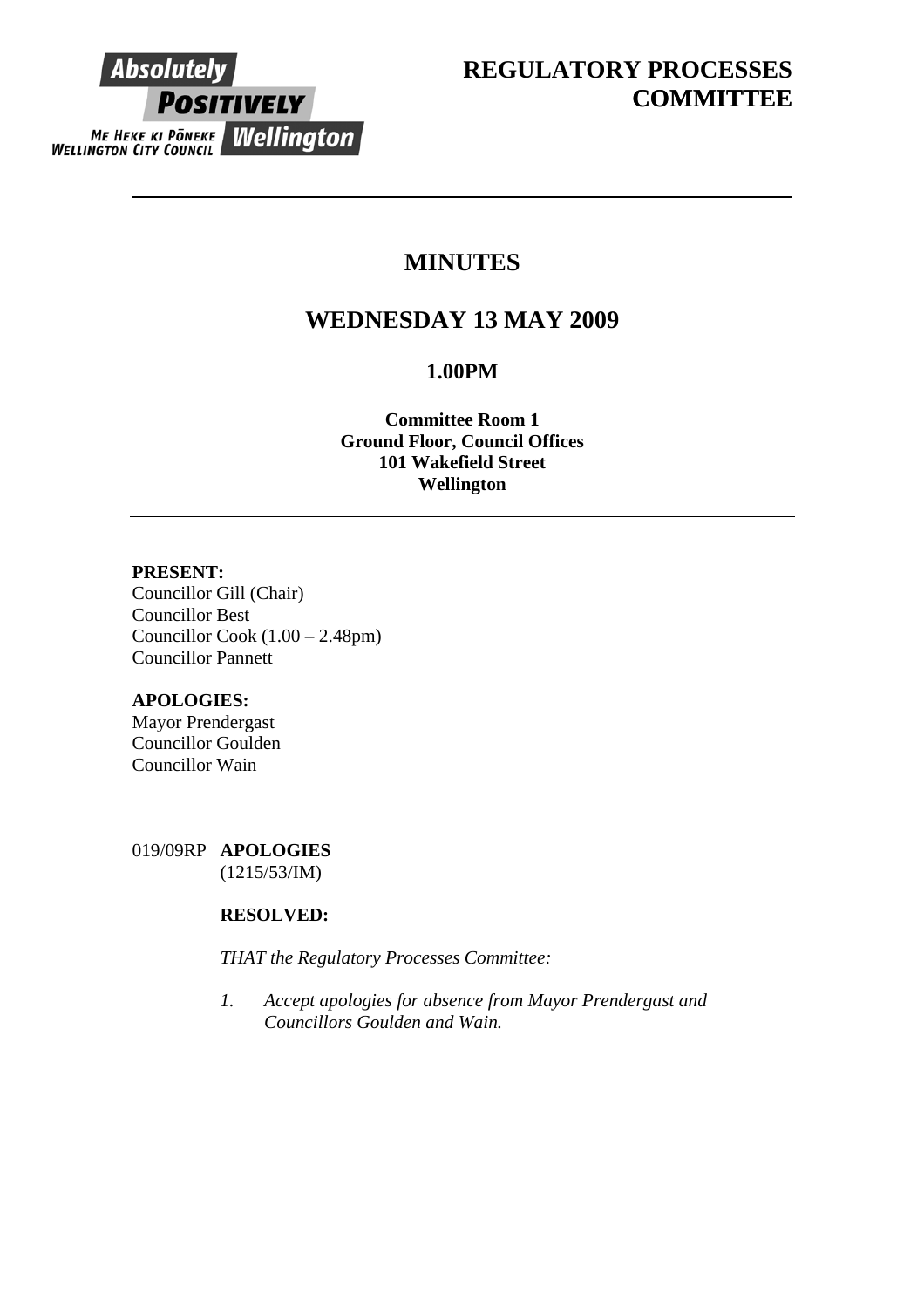## 020/09RP **MINUTES FOR CONFIRMATION** (1215/53/IM)

#### **RESOLVED:**

*THAT the Regulatory Processes Committee:* 

*1. Approve the minutes of the meeting held on Wednesday 8 April 2009 having been circulated, and agree that they be taken as an accurate record of that meeting.* 

## 021/09RP **CONFLICT OF INTEREST DECLARATIONS** (1215/53/IM)

#### **NOTED:**

There were no conflicts of interest.

## 022/09RP **PUBLIC PARTICIPATION** (1215/53/IM)

### **NOTED:**

There was no public participation.

# 023/09RP **DOG CONTROL ACT 1996 – OBJECTION TO OFFICER'S MENACING CLASSIFICATION DECISION**

Report of Richard Natusch, Animal Control Team Leader (1215/53/IM) (REPORT 1)

#### **NOTED:**

The Committee heard evidence from Richard Natusch, Animal Control Team Leader, the complainant Ngaire Bennie and the dog owner Matthew McClelland. Questions were asked of all parties.

The Chair advised that the meeting would adjourn the item and consider the evidence presented by the complainant and owner later in the meeting during a public excluded session. For the final decision on the matter please see 032/09RP.

# 024/09RP **GRANTING OF A NEW GROUND LEASE TO P 8 NT LIMITED** Report of Heather Cotton – Property Adviser and Amber Bill – Manager, Community Engagement and Reserves. (1215/53/IM) (REPORT 2)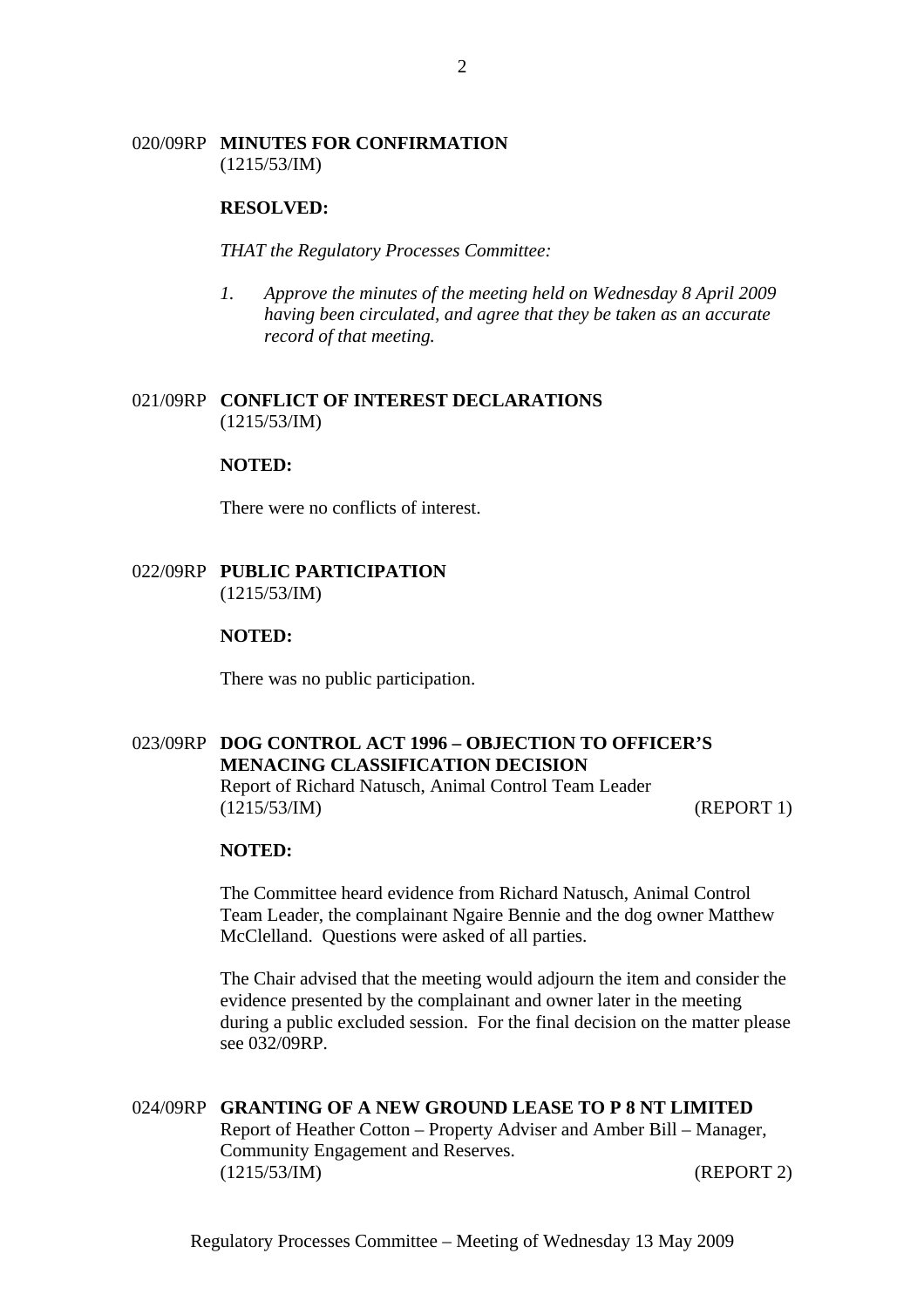**Moved Councillor Best, seconded Councillor Cook the substantive motion.** 

**The substantive motion was put and declared CARRIED.** 

## **RESOLVED:**

*THAT the Regulatory Processes Committee:*

- *1. Receive the information.*
- *2. Approve subject to the conditions below, the granting of a new ground lease to P 8 NT Limited pursuant to the Local Government Act 2002:*

| <b>Location</b>         | <b>Term</b> | <b>Annual Rental</b> |
|-------------------------|-------------|----------------------|
| Caribbean Reserve,      | 3 years     | $$1,500 + GST$       |
| accessed from Caribbean |             |                      |
| Drive, Grenada North    |             |                      |

*Any approval to grant a lease is conditional upon:* 

- *(i) Appropriate consultation with iwi;*
- *(ii) The lease being publicly notified in accordance with section 138 of the Local Government Act 2002 and the appropriate Management Plan;*
- *(iii) There being no objections or sustained objections resulting from the abovementioned consultation or notification.*
- *(iv) The lessee pays for the legal, advertising, and valuation costs associated with preparing the lease.*

# 025/09RP **ROAD STOPPING AND DISPOSAL - THE LOCAL GOVERNMENT ACT 1974: LEGAL ROAD, PART SEFTON STREET ADJACENT TO 113-117 SEFTON STREET, WADESTOWN**

Report of Charlotte Campbell Lamerton – Property Advisor (1215/53/IM) (REPORT 3)

**Moved Councillor Gill, seconded Councillor Pannett the substantive motion.** 

**The substantive motion was put and declared CARRIED.**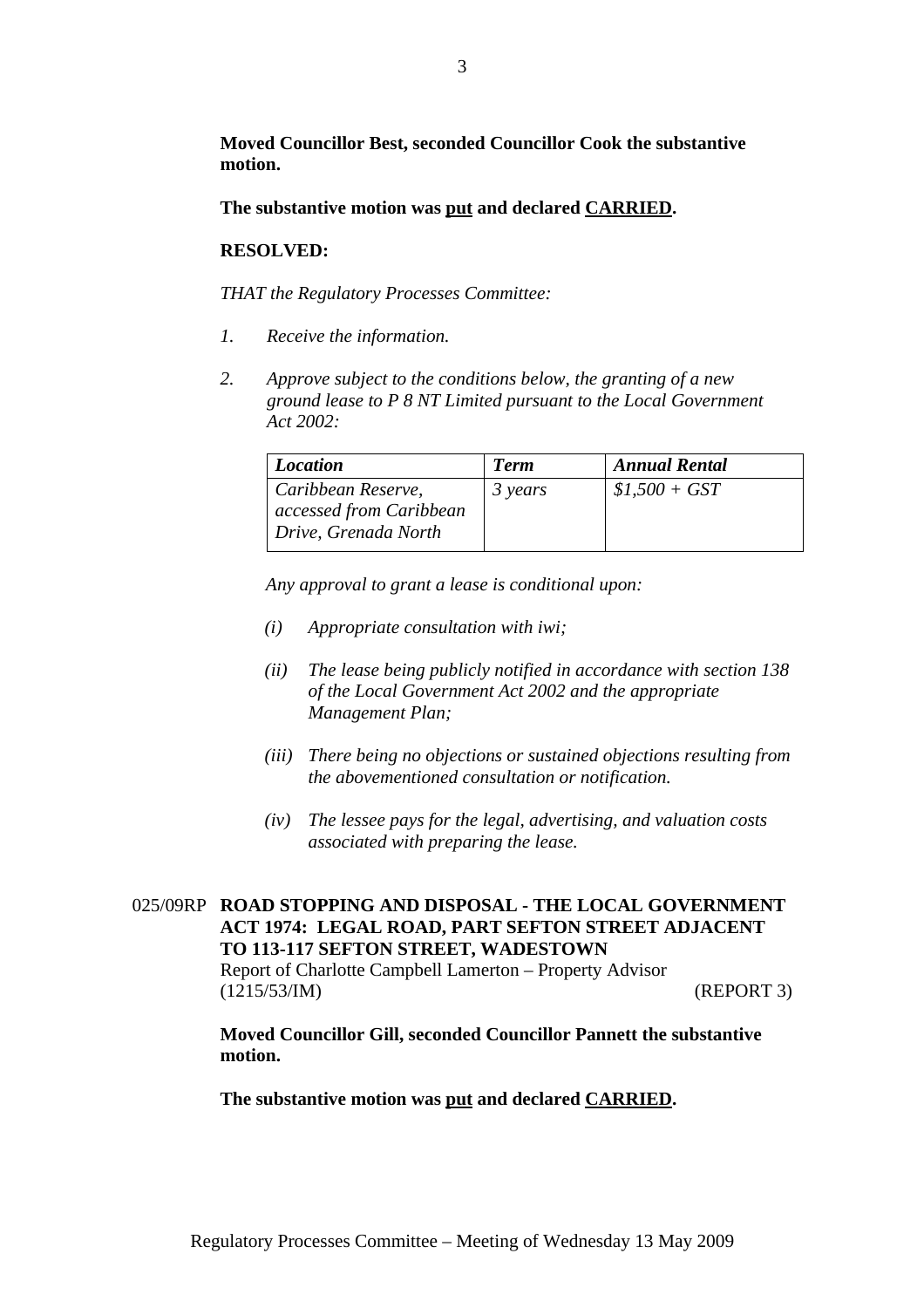# **RESOLVED AND RECOMMENDED TO COUNCIL:**

*THAT the Regulatory Processes Committee:* 

- *1. Receive the information.*
- *2. Recommend that the Council resolves to publicly notify that the portion of road adjoining 113 - 117 Sefton Street, Wadestown comprising approximately 596m2 being Sections 1, 2 & 3 S O 338421 be declared stopped in accordance with the Tenth Schedule of the Local Government Act 1974 (Refer to Appendix 2 of the officer's report).*
- *3. Recommend that Council authorises the Chief Executive Officer to finalise the road stopping and complete final terms of sale.*
- *4. Note the area to be road stopped Sections 1, 2 & 3 on SO 338421 will be amalgamated with the adjoining land being Lots 1, 2 & 3 DP 24195 respectively held in Computer Freehold Registers WNA3/1367 and WNA3/1366.*

# 026/09RP **RESOLUTION TO EXCLUDE THE PUBLIC** (1215/11/IM)

**Moved Councillor Gill, seconded Councillor Pannett the motion to exclude the public.** 

**The motion was put and was declared CARRIED.** 

### **RESOLVED:**

*THAT the Regulatory Processes Committee:* 

*1. Pursuant to the provisions of the Local Government Official Information and Meetings Act 1987, resolve that the public be excluded from the following part of the proceedings of this meeting namely:* 

*Report 4 District Plan Change 43 – Heritage Provisions – Victoria University Appeal Mediation* 

|         | Grounds: Section $48(1)(a)$ | that public conduct of the whole or     |
|---------|-----------------------------|-----------------------------------------|
|         |                             | the relevant part of the proceedings of |
|         |                             | the meeting would be likely to result   |
|         |                             | in the disclosure of information for    |
|         |                             | which good reason for withholding       |
|         |                             | <i>would exist under Section 7.</i>     |
| Reason: | Section $7(2)(g)$           | maintain legal professional privilege.  |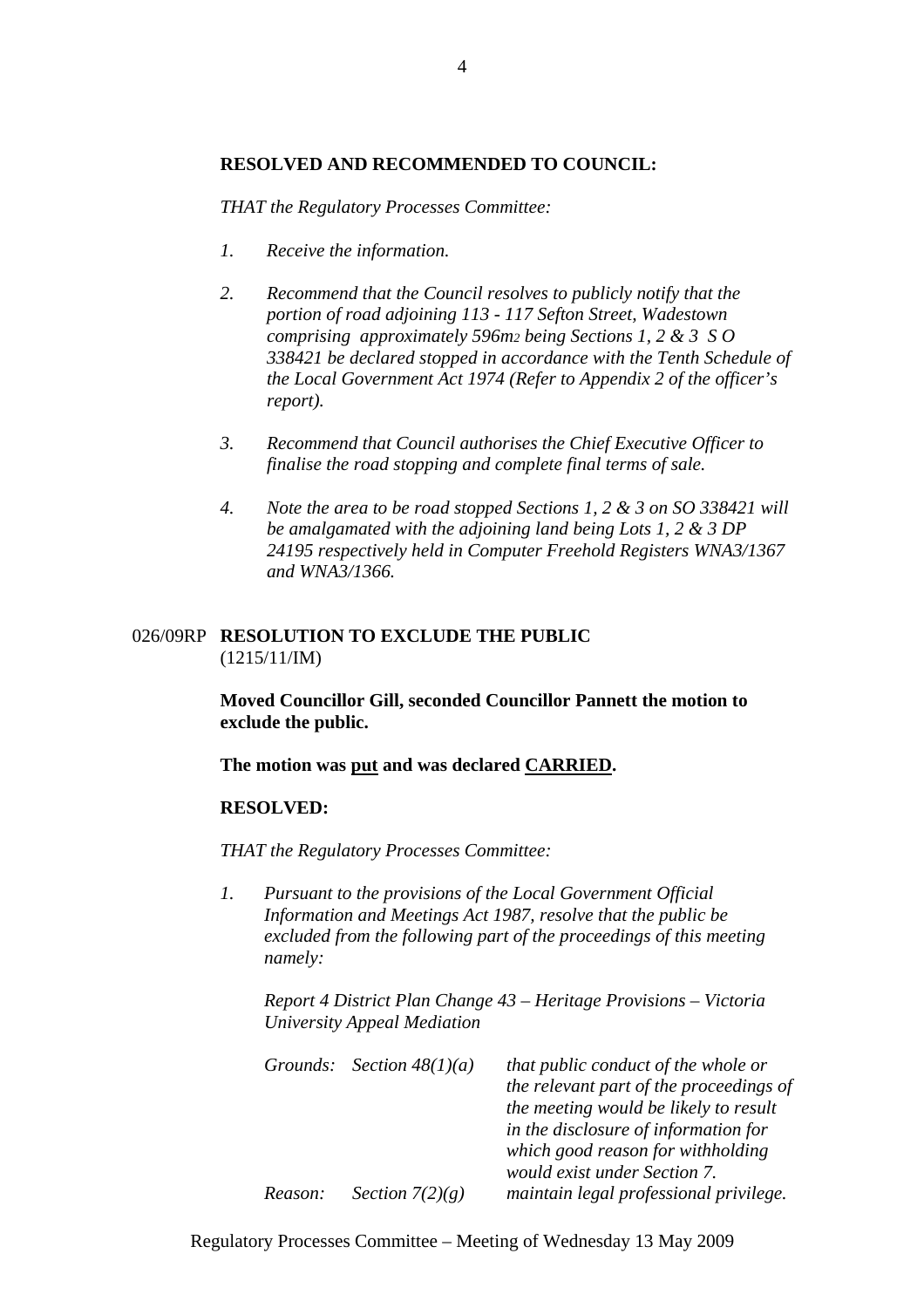|          | Section $7(2)(i)$  | to enable the Council to carry out<br>negotiations without prejudice or<br>disadvantage. |
|----------|--------------------|------------------------------------------------------------------------------------------|
|          |                    | Report 5 District Plan Change 58 – Proposed Additions to Listed                          |
|          |                    | Heritage Buildings, Objects and                                                          |
|          |                    | Areas – Resolution of Appeals 223                                                        |
|          |                    | Willis Street                                                                            |
| Grounds: | Section $48(1)(a)$ | that public conduct of the whole or                                                      |
|          |                    | the relevant part of the proceedings of                                                  |
|          |                    | the meeting would be likely to result                                                    |
|          |                    | in the disclosure of information for                                                     |
|          |                    | which good reason for withholding                                                        |
|          |                    | <i>would exist under Section 7.</i>                                                      |
| Reason:  | Section $7(2)(g)$  | maintain legal professional privilege.                                                   |
|          | Section $7(2)(i)$  | to enable the Council to carry out                                                       |
|          |                    | negotiations without prejudice or                                                        |
|          |                    | disadvantage.                                                                            |

*Report 1 - Dog Control Act 1996 – Objection to Officer's Menacing Classification Decision* 

| Grounds: Section $48(1)(d)$ | Local Government Official<br>Information and Meetings Act - That<br>the exclusion of the public from the                                                                            |
|-----------------------------|-------------------------------------------------------------------------------------------------------------------------------------------------------------------------------------|
|                             | whole or the relevant part of the<br>proceedings of the meeting is                                                                                                                  |
|                             | necessary to enable the local<br><i>authority to deliberate in private on</i>                                                                                                       |
|                             | <i>its decision or recommendations in</i><br>proceedings                                                                                                                            |
|                             | Section $48(2)(a)(ii)$ Any proceedings before a local<br><i>authority where the local authority is</i><br>required, by any enactment, to make a<br>recommendation in respect of the |
|                             | matter that is the subject of those<br><i>proceedings.</i>                                                                                                                          |

*2. Permit Fran Hesp of DLA Phillips Fox to remain after the public has been excluded for Report 1 - Dog Control Act 1996 – Objection to Officer's Menacing Classification Decision, because of her specialist knowledge of the matter under discussion.* 

The meeting went into public excluded session at 2.34pm.

For items 027/09RP, 028/09RP, 030/09RP and 031/09RP, please see the public excluded minutes.

Regulatory Processes Committee – Meeting of Wednesday 13 May 2009

5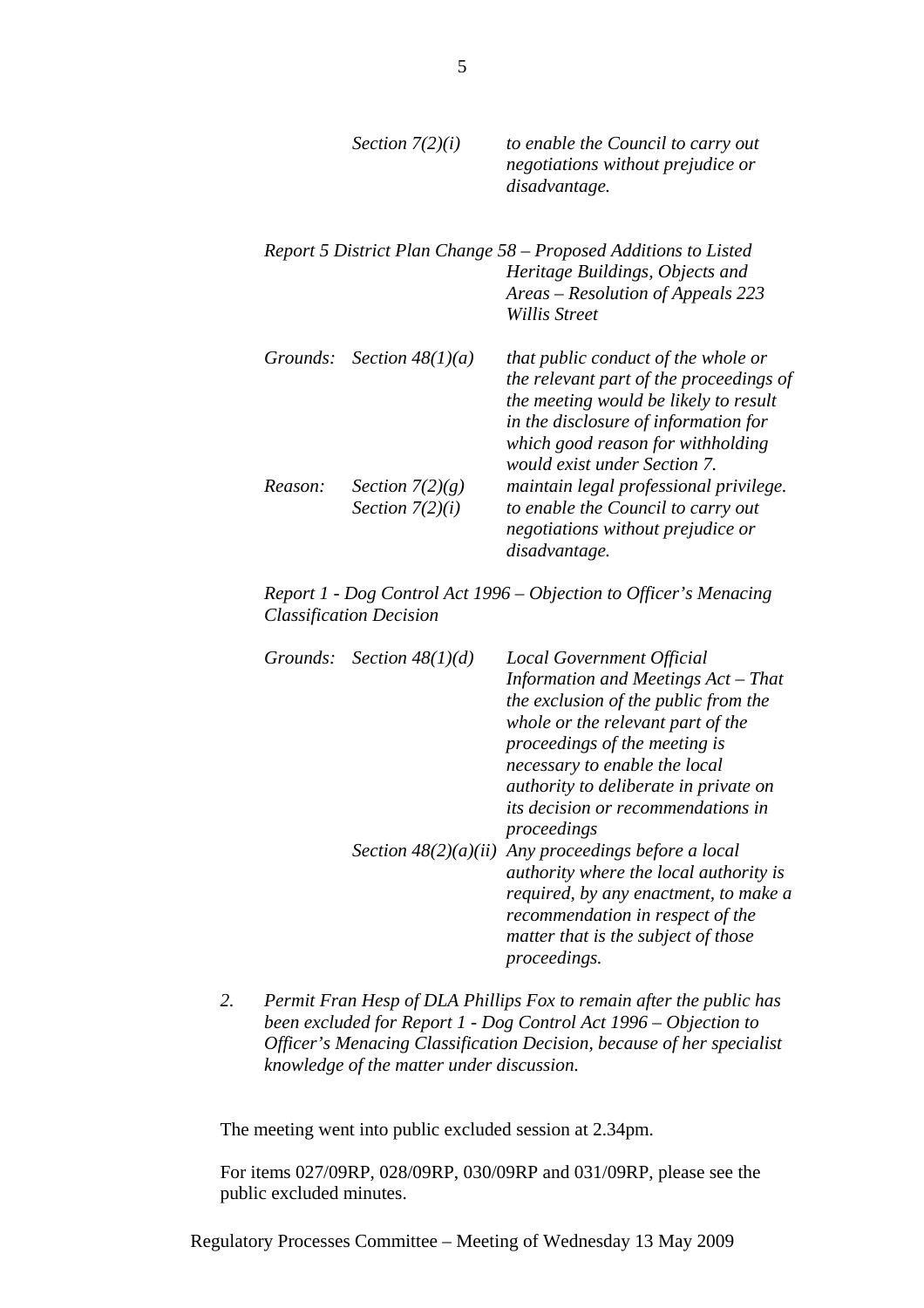The meeting adjourned at 2.51pm to reconvene at 10.30am on Tuesday 19 May 2009.

The meeting reconvened at 10.31am on Tuesday 19 May 2009.

(Councillors Gill (Chair), Best, Cook, Pannett and Wain were present when the meeting reconvened.)

The meeting adjourned at 10.32am. The meeting reconvened at 10.50am.

### **PRESENT:**

Councillor Gill Councillor Best Councillor Cook Councillor Pannett

## **APOLOGIES:**

Mayor Prendergast Councillor Goulden Councillor Wain

# 032/09RP **DOG CONTROL ACT 1996 – OBJECTION TO OFFICER'S MENACING CLASSIFICATION DECISION (CONTINUED)** Report of Richard Natusch, Animal Control Team Leader. (1215/53/IM) (REPORT 1)

**Moved Councillor Gill, seconded Councillor Pannett the substantive motion recommendation 1, an amended recommendation 2 and a new 3.** 

### **RESOLVED:**

*THAT the Regulatory Processes Committee:*

- *1. Receive the information.*
- *2. Acting under delegated authority from Council issue an interim decision to accept the applicant's objection to the Council's Menacing Dog Classification notice dated 4 February 2009 and rescind the classification of the applicant's dog, named "Boris" as menacing pursuant to section 33A of the Dog Control Act 1996 (the Act) provided the applicant agree to the following conditions in a signed undertaking:* 
	- *(a) Commence aversion training for "Boris" within 21 days*
	- *(b) Install a containment system (electronic collar/fencing deterrent device) surrounding the back section and part of the front section where the front door is located. Installation to be completed within 21 days.*